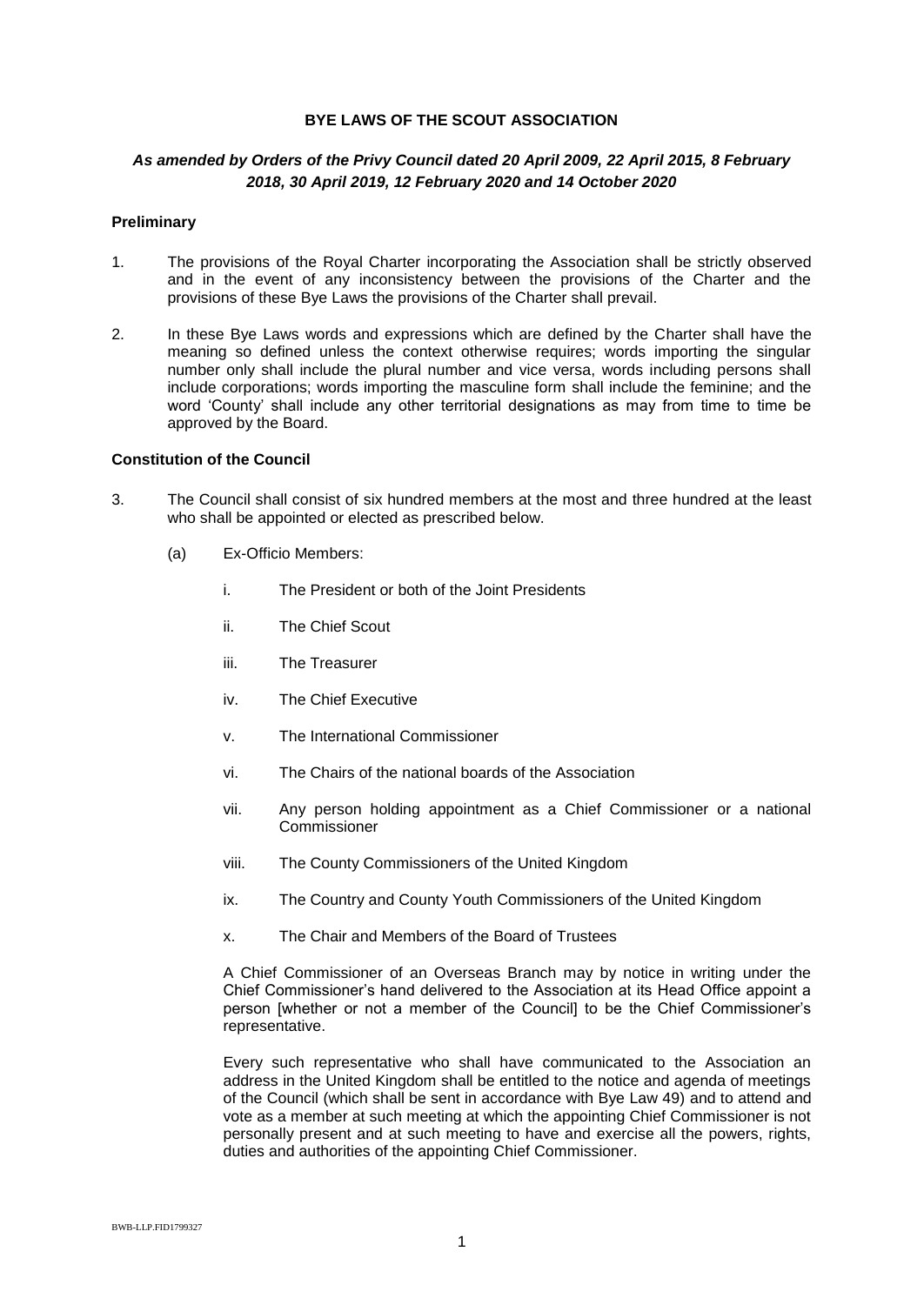Provided always that a person so appointed shall not thereby acquire any eligibility for membership of the Board that the representative would not otherwise possess.

Any such Commissioner may by similar notice revoke any such appointment.

If such a Commissioner shall die or cease to hold office the appointment of a representative shall not be deemed to have been thereby determined.

- (b) Nominated Members:
	- i. A representative or representatives without age restriction nominated from time to time by each County Scout Council in the United Kingdom on the basis of one representative for every 10,000 or part of 10,000 of the total membership of the Scout Movement in the County as shown in the Annual Census return made by the County to the Head Office of the Association for the year immediately preceding the date of such nomination.
	- ii. A representative or representatives (18–24) nominated from time to time by each County Scout Council in the United Kingdom on the basis of one representative for every 10,000 or part of 10,000 of the total membership of the Scout Movement in the County as shown in the Annual Census return made by the County to the Head Office of the Association for the year immediately preceding the date of such nomination. The representative (18– 24) must be a Member or Associate Member of the Association in the nominating County and on nomination must have passed their  $18<sup>th</sup>$  birthday but not reached their 24<sup>th</sup> birthday.
	- iii. A representative or representatives nominated from time to time by the Branch Scout Council of each Overseas Branch of the Association on the same basis as in [i] in respect of the total membership of the Branch shown in the Annual Census made by the Branch to the Head Office of the Association for the year immediately preceding the date of such nomination.
	- iv. A County Scout Council or the Branch Scout Council of an Overseas Branch may if it so desires nominate for membership of the Council one of its salaried officials, but in no case shall any person in the full-time employment of the Association itself be eligible for such nomination.
	- v. The full name and addresses of all persons nominated in accordance with b[i]-[iii] above and the date of the meeting of the County Scout Council or Branch Scout Council [as the case may be] at which the nomination was approved must be notified in writing to the Association at its Head Office by the person for the time being acting as Secretary of the County Scout Council or Branch Scout Council [as the case may be] but the Association shall not be under any obligation to ascertain whether the person giving such notification is in fact authorised to do so.
	- vi. A person so nominated for membership of the Council shall be deemed to become a member on the twenty-eighth day following the receipt by the Association of such notification as aforesaid. Thereafter except as provided for in Bye Law 42 and Bye Law 3(b)vii below a Nominated Member shall remain such a member for a period of three years from the date having become such a member or until some other person shall have been previously been nominated and become the replacement.
	- vii. A County representative (18-24) nominated in accordance with b[ii] above shall be eligible to serve until the third AGM in their nominating County following their nomination in accordance with b[ii] above or until some other person is nominated and appointed as the County's representative (18-24), whichever is earlier.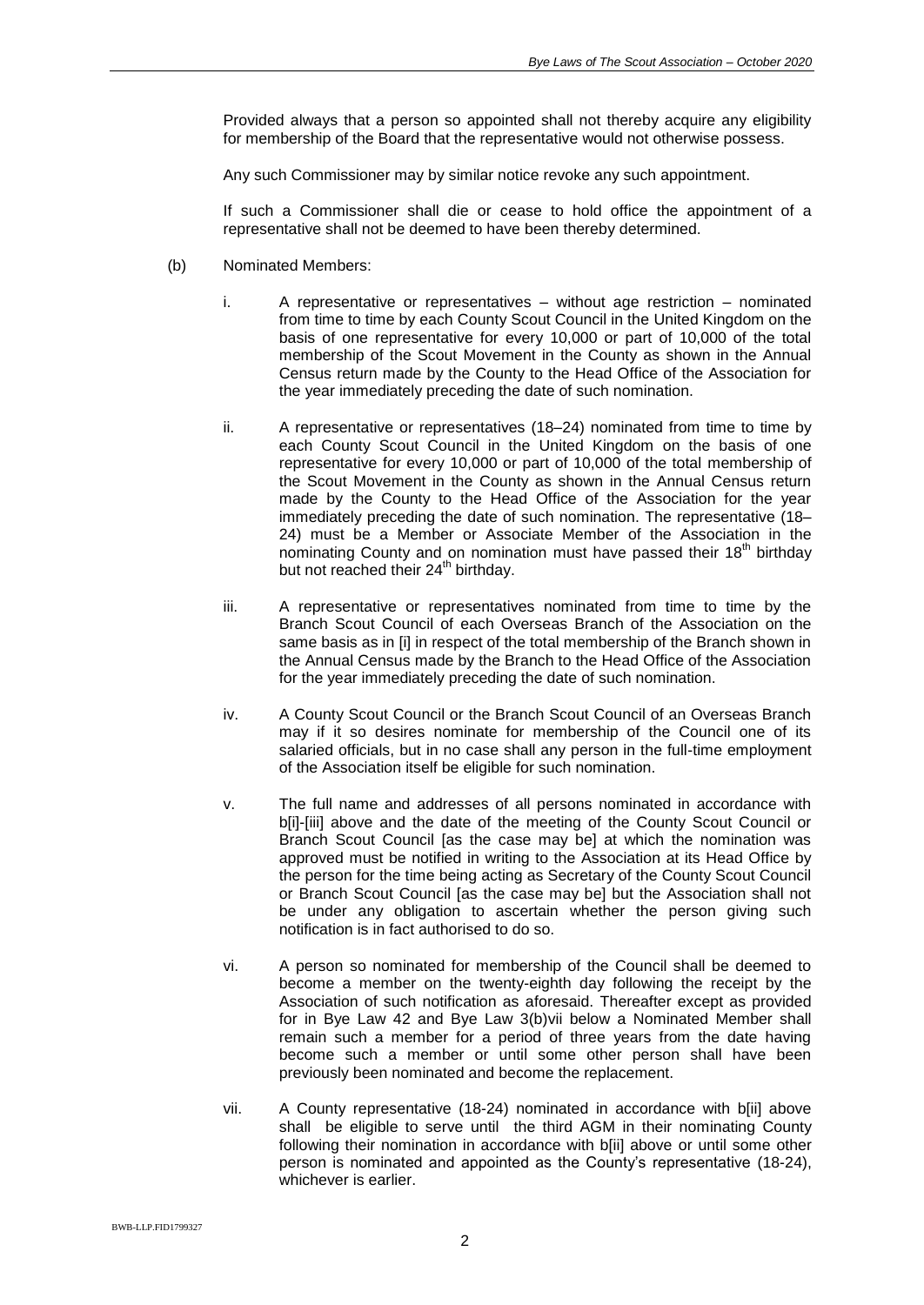#### (c) Elected Members

Not more than 60 persons elected from time to time by the Council at an Annual General Meeting.

Of the Elected Members not more than three may be persons in the full-time paid employment of the Association.

Every Elected Member of the Council shall retire from office at the Annual General Meeting in the third year after the year in which the Elected Member was elected but shall be eligible for re-election.

No person shall be eligible for election as a member of the Council unless that person has been proposed and seconded by members of the Council who have at least 28 days before the meeting at which such a proposal is to be made given to the Association at its Head Office notice in writing of their intention to do so.

#### **Meetings of the Council**

- 4. The Council shall hold an Annual General Meeting once in every year.
- 5. The Annual General Meeting of the Council shall be held at such time and place as shall be decided by the Board. The Board shall also as occasion arises appoint the time and place of any ordinary meeting of the Council, unless on a particular occasion in the opinion of the Chairman of the Council, it will be inconvenient or inexpedient for the Board to do so on account of the urgency or other circumstance in which event the decision of the time and place of the meeting of the Council on that occasion shall be made by the Chairman of the Council.
- 6. Ordinary Meetings of the Council shall be convened by the Secretary when so directed by the Chairman of the Council, or by the Board, or when requested in writing by 20 or more members of the Council.
- 7. Forty-two days notice of the Annual General Meeting and twenty-one days notice of every other meeting of the Council [exclusive of the day on which the notice is served (as defined by Bye Law 50) but inclusive of the day for which the meeting is called] specifying the place, day and hour of the meeting and the general nature of the business to be transacted shall be given by notice sent in accordance with Bye Law 49 to every member of the Council who shall have communicated an address to the Association for the purposes of receiving notices. It shall not be in any case necessary to send any notice to a member of the Council who shall not have so communicated an address.
- 8. The notice of the Annual General Meeting shall be accompanied by the Annual Report of the Board and the accounts. Failure to provide the report and accounts with the calling notice of the meeting through no fault of the Association shall not invalidate the holding of the Annual General Meeting so long as the said documents are circulated to the Council at least twentyone days before the meeting.
- 9. The accidental omission to give notice of a meeting of the Council to any member thereof entitled to receive such notice shall not invalidate anything done at such meeting and Bye Law 51 shall apply in relation to notices of meetings sent to members of Council.
- 10. The business to be transacted at meetings of the Council shall be as follows:
	- (a) The Annual General Meeting
		- i. Consideration of the Annual Report of the Board and of the accounts.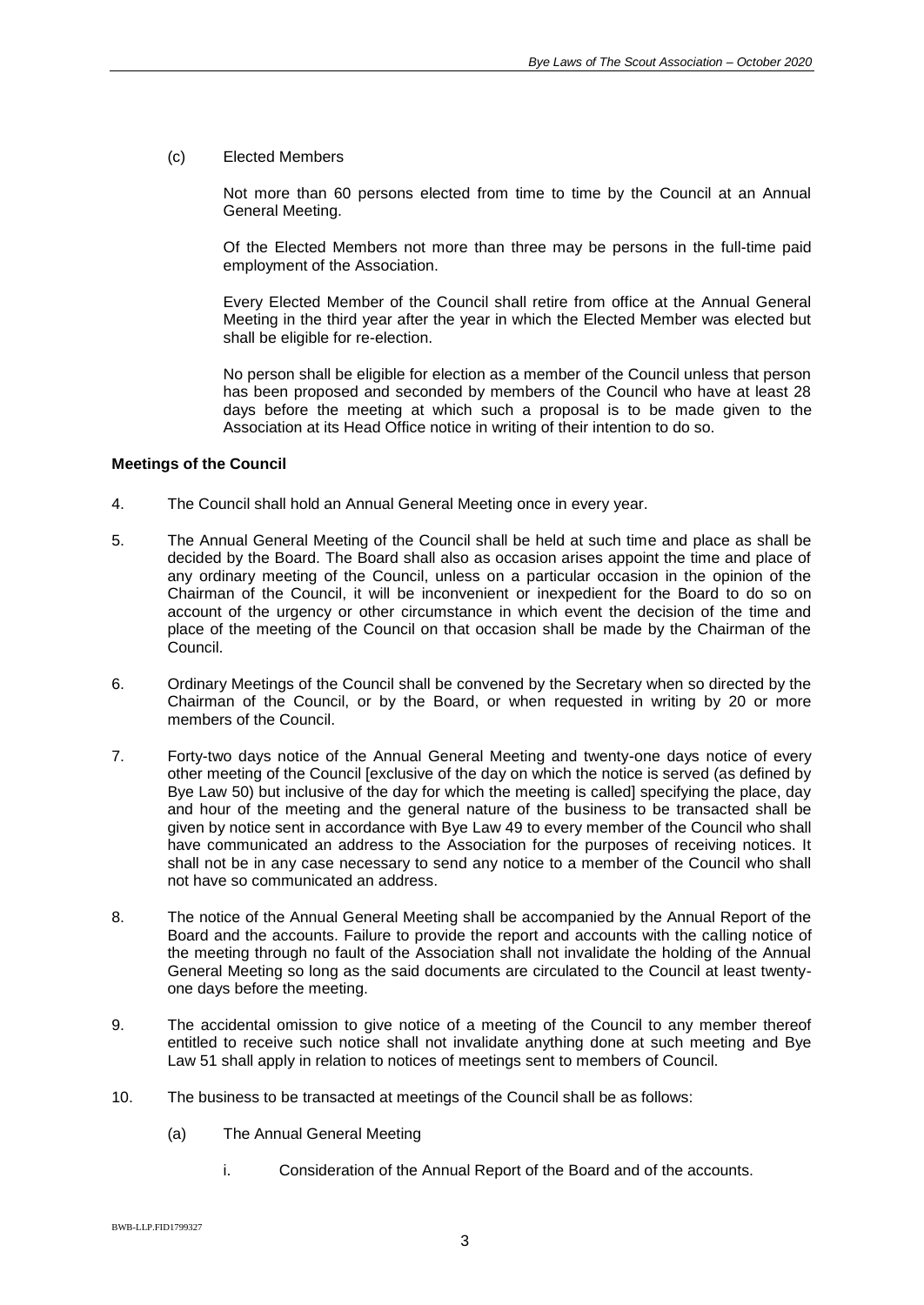- ii. Election of Elected Members of the Council under Bye Law 3[c]
- iii. Election of Elected Members and Elected Youth Members of the Board under Bye Laws 22[a] and 22[b].
- iv. Appointment of the Chair, the Treasurer, and the other Appointed Members of the Board under Bye Law 22[c].
- v. Any matter falling under the following Sub-Clause [b].
- (b) Ordinary Meetings
	- i. All matters specified in the notice convening the meeting.
	- ii. Any matter which not less than two-thirds of those present and entitled to vote may decide to admit to the Agenda other than any resolution under Bye Law 42[e] or 53.
- 11. Thirty-five members of the Council personally present shall be a quorum.
- 12. The President (or either of the Joint Presidents) shall take the Chair at every meeting of the Council. In the absence of the President (or both of the Joint Presidents) the Chairman of the Council shall be entitled to take the Chair. If neither the President nor the Chairman of the Council shall be present within 15 minutes after the time appointed for such meeting the members present shall choose one of their number to take the Chair.
- 13. If within half an hour after the time appointed for the meeting a quorum is not present the meeting shall stand adjourned to the same day in the next week at the same time and place and if at such adjourned meeting a quorum is not present those members who are present shall be a quorum and may transact the business for which the meeting is called.
- 14. The Chairman of the meeting may with the consent of the meeting adjourn it from time to time and place to place.
- 15. Every question submitted to a meeting [except as provided in Bye Laws 16 and 42[e] shall be decided by a show of hands. In the case of equality of votes the Chairman shall not have a casting vote in addition to the vote to which the Chairman is entitled as a member and the resolution shall be deemed not to have been carried.
- 16. Every member personally present shall have one vote and no more. No vote shall be given by proxy except by the representative of a Chief Commissioner of an Overseas Branch appointed in accordance with Bye Law 3[a] or under regulations provided for in accordance with Bye Law 17.
- 17. The Council shall be empowered, if they think fit, to approve regulations proposed by the Board for enabling members of the Council to vote in writing, electronically or by proxy for the adoption of matters placed before the Council.
- 18. At any meeting a declaration by the Chairman that a resolution had been carried by a specified majority or lost or not carried by a specific majority and an entry to that effect in the books of the Association shall be conclusive evidence of the fact without proof of the number or relative proportion of the votes recorded in favour or against such resolution.

# **Management by the Board of Trustees**

19. The management of the business of the Association shall be vested in the Board of Trustees. In addition to the powers and authorities by these Bye Laws or otherwise expressly conferred upon them, the Board may exercise all such powers and do all such acts and things as may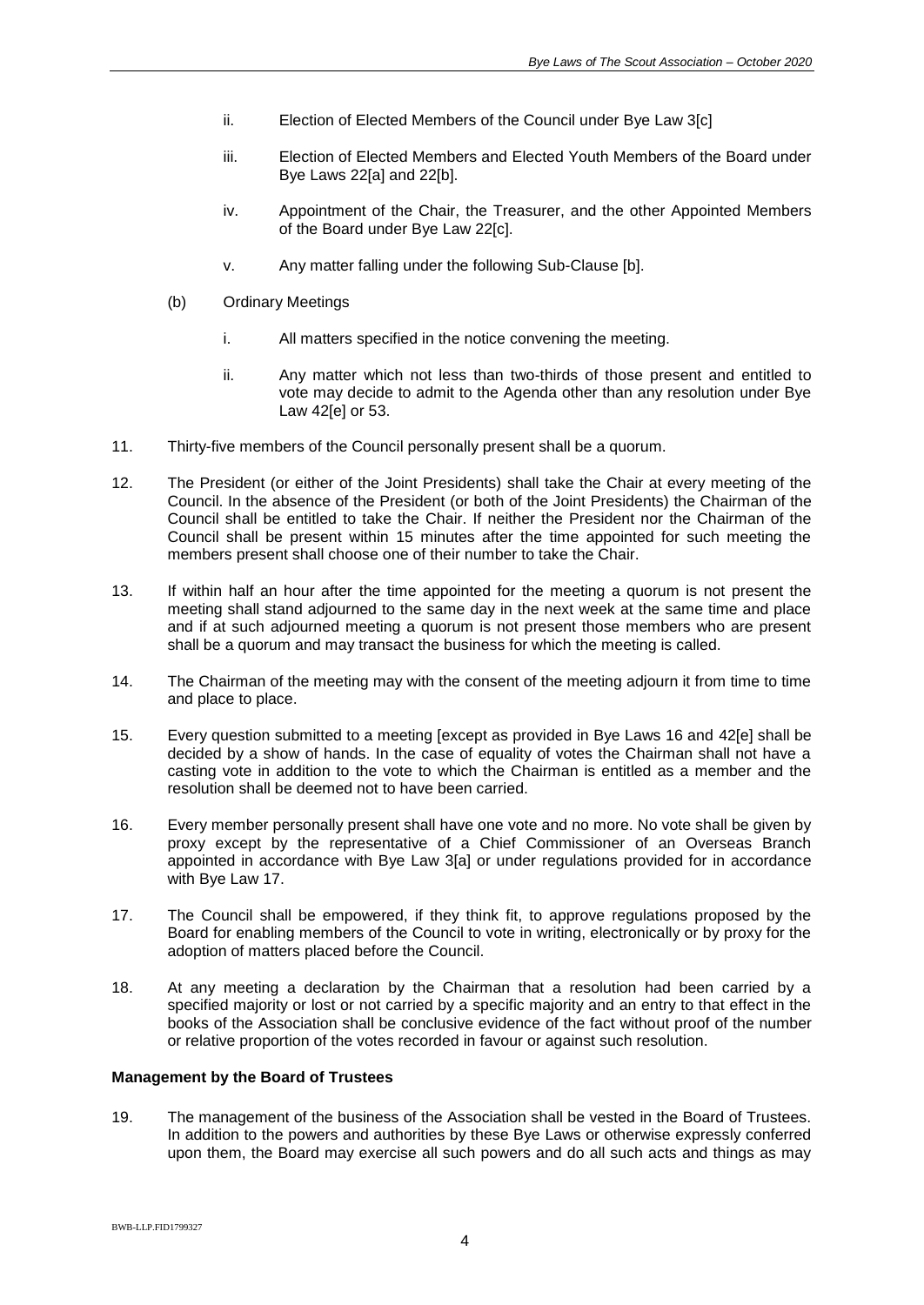be exercised or done by the Association and are not by the Charter or by these Bye Laws expressly directed or required to be exercised or done by the Council.

The Board will be subject nevertheless to the provisions of the Charter and of these Bye Laws and to any regulations from time to time made by the Council provided that no regulations so made shall invalidate any prior act of the Board which would have been valid if such regulation had not been made.

- 20. Without prejudice to the general powers conferred by the last preceding clause or to any other powers conferred by these Bye Laws it is hereby expressly declared that the Board shall have the power:
	- (a) To purchase or otherwise acquire for the Association any property, rights or privileges which the Association is authorised to acquire at such price and generally on such terms and conditions as they think fit.
	- (b) To appoint and at their discretion remove or suspend such staff, agents and servants for permanent, temporary or special services as may from time to time be thought fit and to determine their powers and duties and fix their salaries or emoluments and to require security in such instances and to such amounts as may be thought fit.
	- (c) To appoint and establish such local or district bodies or committees for the management of the Association's affairs in any part of the United Kingdom or outside the United Kingdom as may be thought fit and to delegate to any such body or committee all or any of the Powers of the Board with or without the power to subdelegate.
	- (d) To make, vary and repeal orders and rules for the regulation of the affairs of the Association or of the bodies for the time being controlled by the Association or any of them.
	- (e) To designate annually those bodies and individuals to be considered as national boards and national Commissioners respectively for the purposes of these Bye Laws.
- 21. It shall be the duty of the Board to lay before the Council at its Annual General Meeting each year an account and balance sheet in accordance with Bye Law 46 and a report on the state and condition of the Association and the progress of its work.
- 22. The members of the Board shall be as follows:
	- (a) Elected Members

Nine Members or Associate Members of the Association (one each from Northern Ireland, Scotland, Wales and three from northern England and three from southern England) elected by the Council at an Annual General Meeting of the Council.

Counties deemed to be in northern and southern England will be determined from time to time by the Board.

(b) Elected Youth Members

Three youth Members or Associate Members of the Association elected by the Council at an Annual General Meeting of the Council.

(c) Appointed Members

The Chair of the Board, the Treasurer and up to three other persons who need not be, at the time of their nomination, Members or Associate Members of the Association, provided always that those so nominated accept to become at least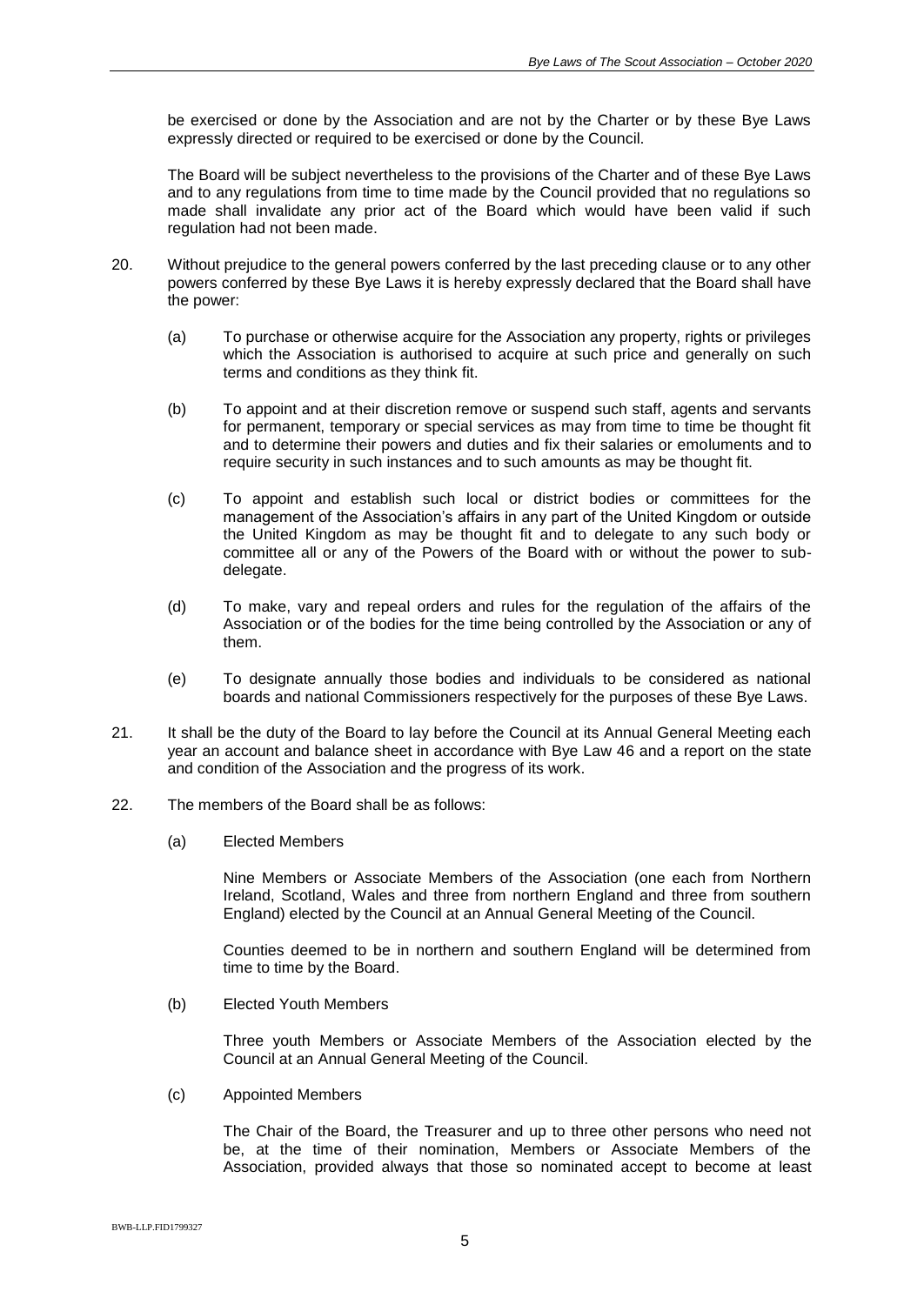Associate Members on their appointment by the Council at an Annual General Meeting.

(d) Ex-Officio Members

The Chief Scout or the UK Chief Commissioner, but not both, the UK Youth Commissioner and the Chief Executive.

(e) Attending Members

The Secretary who shall not have a vote.

23. No person shall be or become or be elected as an Elected Member or an Elected Youth Member of the Board who is not at the time of their election a Member or Associate Member of the Association*.*

Provided nevertheless that the Board shall have the power at any time and from time to time to appoint any person [whether a Member or Associate Member of the Association or not] to be a member of the Board either to fill a casual vacancy or as an addition to the Board but so that:

- i. the number of Elected Members of the Board shall not at any time exceed nine and
- ii. the number of Elected Youth Members shall not at any time exceed three and
- iii. any person so appointed shall hold office only until the next following Annual General Meeting of the Council and shall then be eligible for re-election.
- 24. No persons shall be eligible for election as:
	- i. Elected Members of the Board unless they have passed their 18th birthday before nomination and are proposed and seconded by members of the Council in accordance with arrangements which the Council have agreed from time to time for the election of Elected Members to the Board.
	- ii. Elected Youth Members of the Board unless they have passed their 18th birthday before nomination but not reached their 24th birthday at the date of the Annual Census and are proposed and seconded in accordance with arrangements which the Council have agreed from time to time for the election of Elected Youth Members to the Board.
- 25. The continuing members of the Board may act notwithstanding any vacancies in their body.
- 26. With the exception of the Secretary, the members of the Board are the trustees of the Association and their eligibility for appointment or otherwise is additionally subject to the requirements of any prevailing legislation.
- 27. Other than the Chief Executive and the Secretary, no person shall be eligible for election or appointment to the Board in any capacity who is in the paid employment of the Association.

#### **Proceedings of the Board**

28. The Board may meet together for the despatch of business and adjourn and otherwise regulate their meetings and proceedings as they think fit and may determine the quorum necessary for the transaction of business and the notice if any which is to be given of any such meeting. Until otherwise determined seven members of the Board shall form a quorum.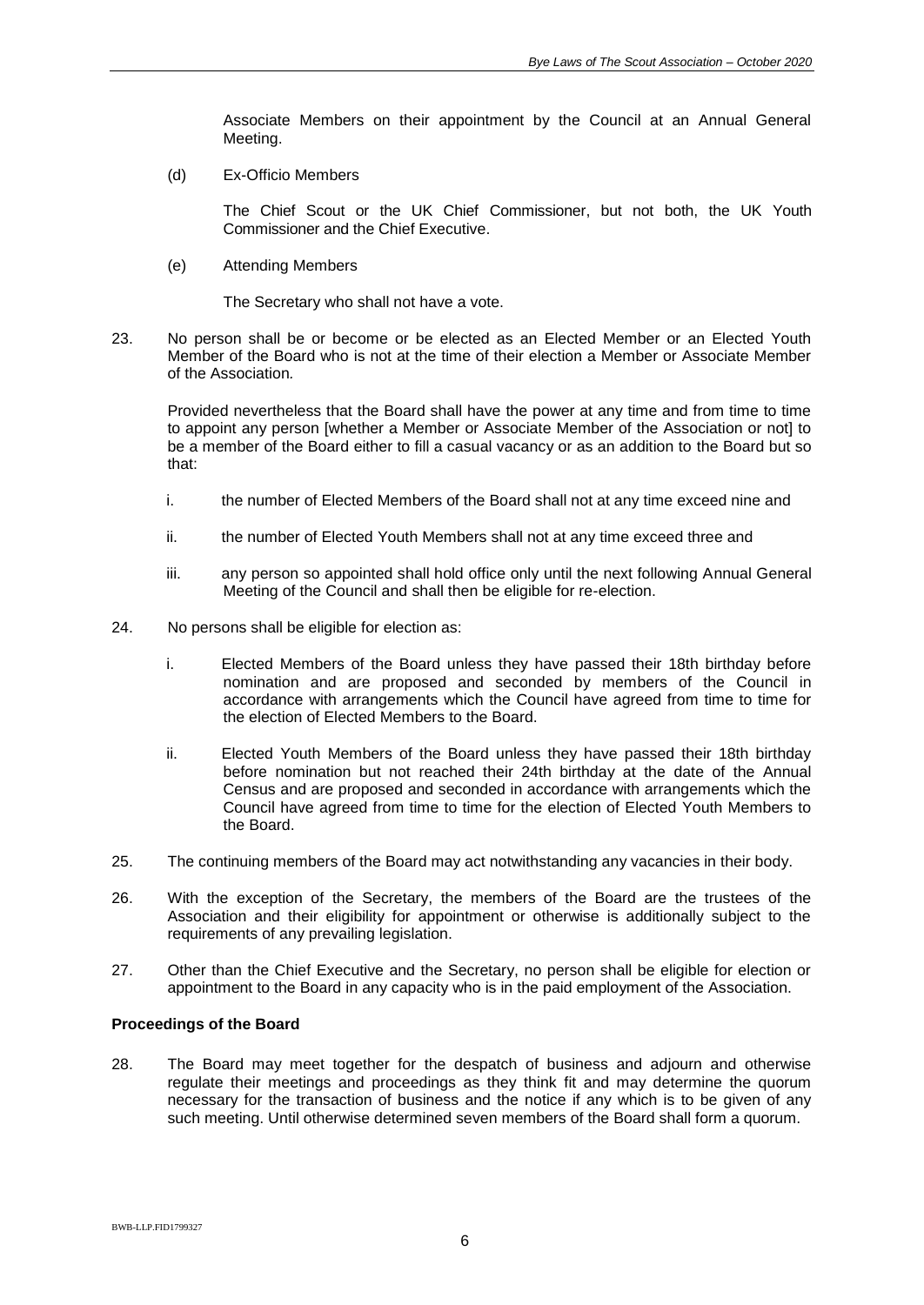- 29. Members of the Board participate in a meeting of the Board when they can communicate to the others any information or opinions they have on any particular item of the business of the meeting (for example via telephone or video conferencing). In determining whether members of the Board are participating in a meeting of the Board it is irrelevant where any member of the Board is or how they communicate with each other.
- 30. Questions arising at any meeting shall be decided by a majority of votes and in case of an equality of votes the Chair shall not have a second or casting vote but the motion shall be deemed not to have been carried.
- 31. i. The Board may elect from their number a Vice-Chair or Vice-Chairs of their meetings and determine the period for which he, she or they are to hold office.
	- ii. If at the time fixed for any meeting no person shall be present who as Chair or Vice-Chair shall be entitled to take the Chair the members of the Board present shall choose one of their number to be Chair of that Meeting.
- 32. A meeting of the Board at which a quorum is present shall be competent to exercise all or any of the authorities, powers and discretions by or under these Bye Laws vested in or exercisable by the Board generally.
- 33. The members of the Board may make a decision without holding a meeting of the Board in accordance with this Bye Law 33 if:
	- (a) the Chair of the Board, Vice-Chair or Secretary has become aware of a matter on which the Board needs to take a decision;
	- (b) the Chair of the Board, Vice-Chair or Secretary has taken all reasonable steps to make the other members of the Board aware of the matter and the decision;
	- (c) the members of the Board have had a reasonable opportunity to communicate their views on the matter and the decision to each other; and
	- (d) at least 75% of the members of the Board (excluding the Secretary who shall not have a vote) vote in favour of a particular decision on that matter.
- 34. The Chair of the Board, Vice-Chair or Secretary or such other person as shall be appointed by the Chair of the Board, Vice-Chair or Secretary shall be the chair of the process of decision making in accordance with Bye Law 33. The process shall include:
	- (a) circulation of the proposed decision with an indication of the time period for discussion and the date by which the members of the Board are asked to cast their votes;
	- (b) the nomination of a person to whom all the members of the Board's votes must be communicated; and
	- (c) if at least 75% of the members of the Board (excluding the Secretary who shall not have a vote) vote in favour of the decision, the nominated person shall communicate the decision to all the Board and the date of the decision shall be the date of the communication from the nominated person confirming formal approval.
- 35. The Board may delegate any of its powers to Sub-Committees comprising such persons as the Board may determine from time to time and to appoint Chairs to such Sub-Committees. Every such Sub-Committee shall in the exercise of its powers so delegated conform to any regulations that may from time to time be imposed upon it by the Board.
- 36. The meetings and proceedings of any such Sub-Committee shall be governed by the provisions herein contained for regulating the meetings and proceedings of the Board so far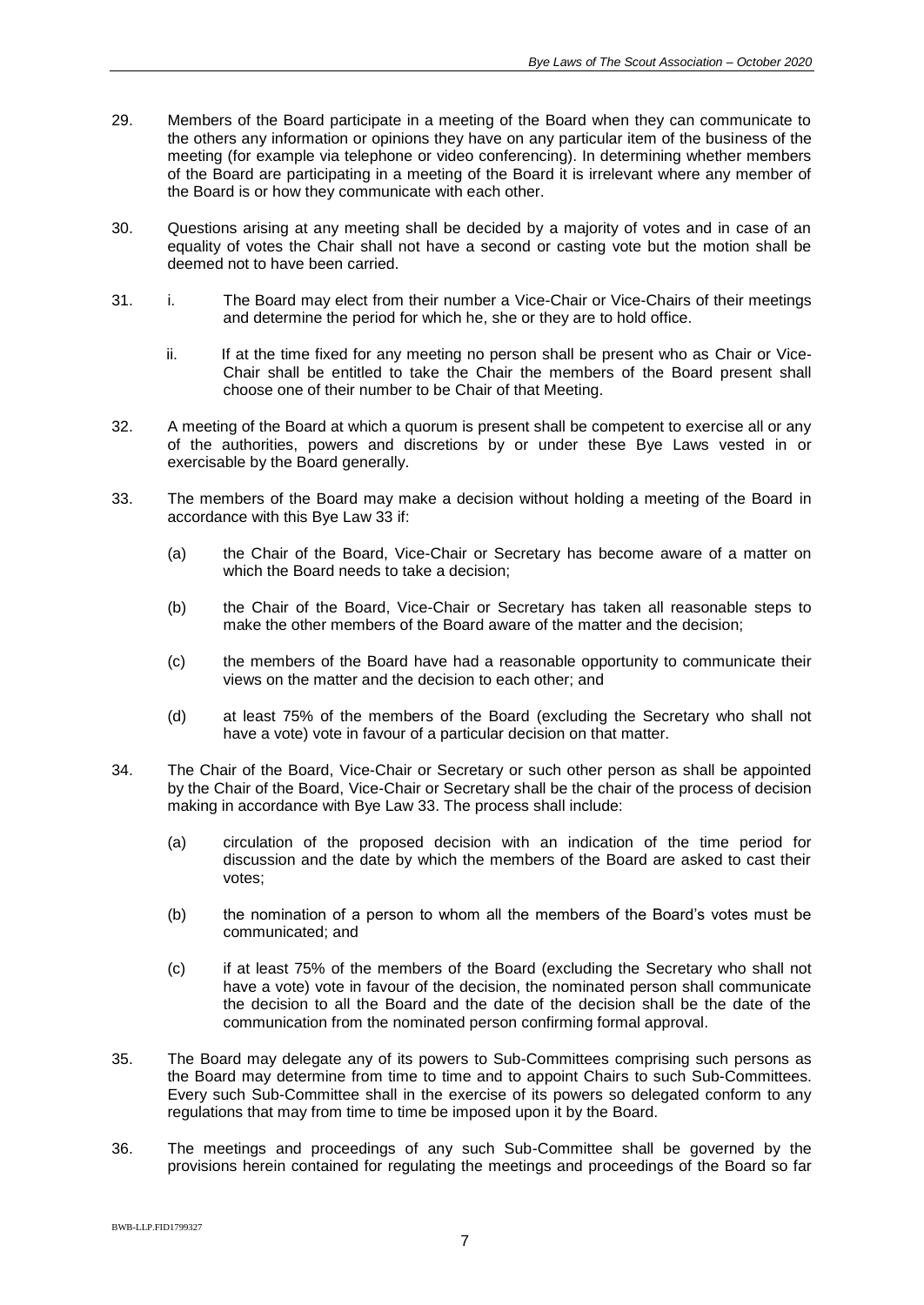as the same are applicable thereto and are not superseded by any regulations made by the Board under the last preceding clause.

37. All acts done by any meeting of the Board or by any Sub-Committee shall notwithstanding that it shall afterwards be discovered that there were some defect in the appointment of all or any of the members of the Board or of such Sub-Committees be as valid as if every member had been duly appointed.

# **Retirement of Members of the Board**

- 38. The Elected Members of the Board elected in accordance with Bye Law 22[a] shall retire at the Annual General Meeting of the Council held in the third year after the year in which they were elected. They shall be eligible for re-election by the Council for a further and final period of up to three years.
- 39. The Elected Youth Members of the Board elected in accordance with Bye Law 22[b] shall retire at the Annual General Meeting of the Council held in the third year after the year in which they were elected. They shall be eligible for re-election by the Council for a further and final period of up to three years or until such time as they reach their  $26<sup>th</sup>$  birthday whichever is first.
- 40. The Chair, the Treasurer and the other Appointed Members appointed by the Council in accordance with Bye Law 22[c] shall retire at the Annual General Meeting held in the third year after the year in which they were so appointed. They shall be eligible for re-appointment by the Council for a further and final period of up to three years.
- 41. (a) Any person whose membership of the Board is determined by effluxion of time shall thereupon if qualified again become eligible for membership of the Board irrespective of the capacity in which the person was previously a Member.
	- (b) Provided, nevertheless, subject to the following sub-clause (c), that no Member not being an Ex-Officio Member shall serve for more than a period of six consecutive years. Such Members shall not be eligible to serve as a Member save an Ex-Officio Member until the Annual General Meeting of the Council held in the second year following that in which the Annual General Meeting was held at which the Member's six year period of service was completed.
	- (c) Nothwithstanding sub-clause (b) above, any present or former Elected, Appointed or Elected Youth Member of the Board who is appointed as Chair in accordance with Bye Law 22[c] may serve for up to two consecutive terms of office as Chair in accordance with Bye Law 40 in addition to any previous term of office (whether consecutive or otherwise) served as an Elected, Appointed or Elected Youth Member of the Board (other than as Chair).
	- (d) For the purposes of this Bye Law a year of membership of the Board shall mean a period of service as a member from the end of one Annual General Meeting of the Council until the end of the next following Annual General Meeting of the Council, but shall not include any year during which a Member was filling a casual vacancy as provided by Bye Law 23.

## **Vacation of Office of Members of the Council and Board of Trustees**

- 42. Any member whether of the Council or the Board shall vacate office and cease to be such a member immediately:
	- (a) if the member is declared bankrupt or makes any arrangement or composition with the member's creditors generally;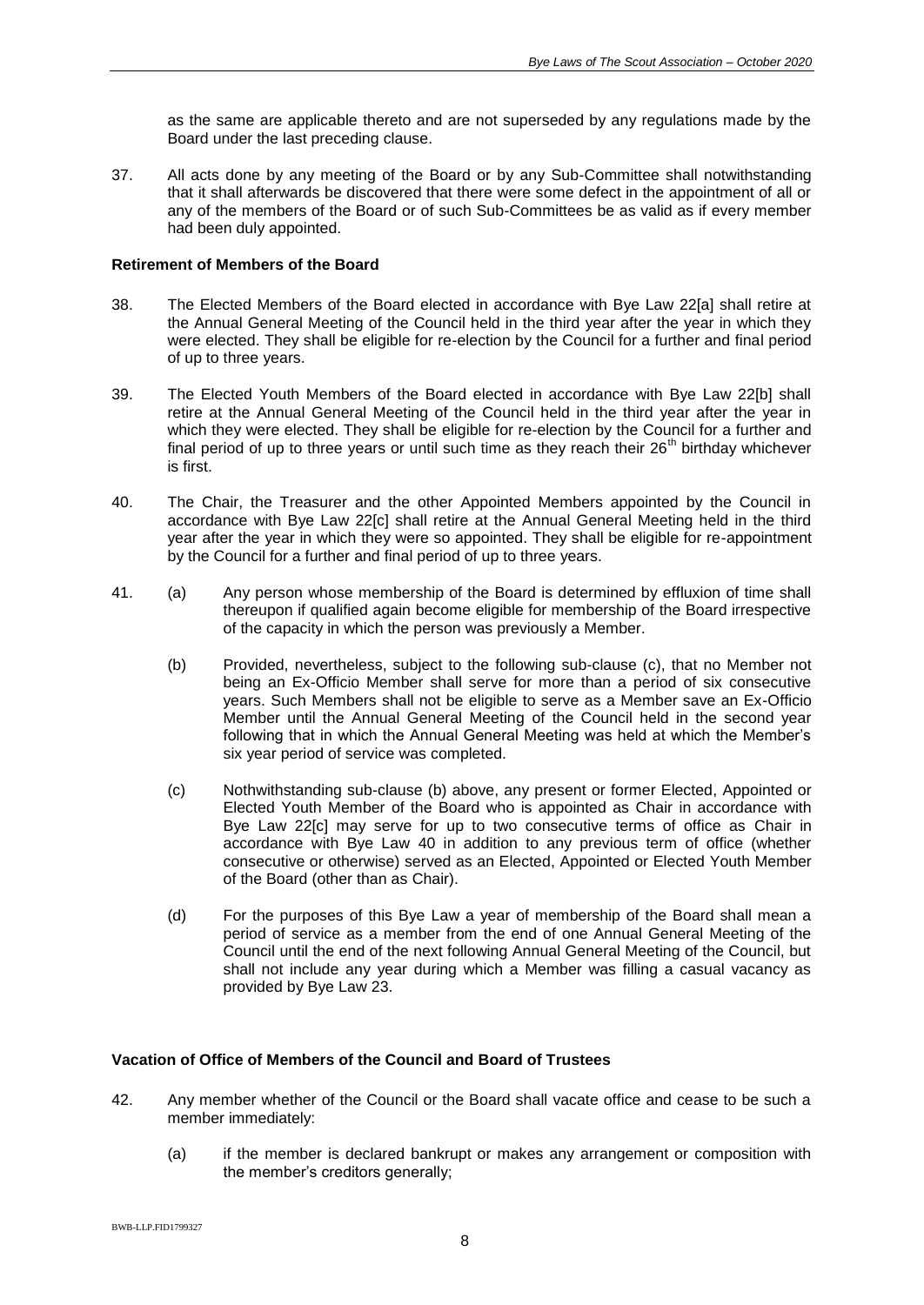- (b) if the member is disqualified from acting as a trustee of a charity by virtue of any Act of Parliament or statutory regulation currently in force;
- (c) if the member becomes incapable by reason of mental disorder, illness or injury of administering property and affairs;
- (d) if the member resigns by notice in writing to the Association at its Head Office;
- (e) following a resolution [by ballot] that such member do retire of a majority of two-thirds of those Council members present and voting at a meeting duly convened for that purpose in the case of
	- i. a member of the Council elected in accordance with Bye Law 3[c] or
	- ii. a member of the Board elected or appointed in accordance with Bye Law 22;
- (f) following the date that the member ceases to hold the office or possess the necessary qualification to be a member of the Council or the Board.

## **Officers**

- 43. i. In accordance with Article 3 of the Royal Charter, the Patron may from time to time nominate one or two person(s) to be President of the Association. Where two persons are appointed as President at the same time they shall be referred to as the Joint Presidents.
	- ii. The Council shall from time to time appoint a person to the office of Chief Scout who will be Chairman of the Council.
	- iii. The Board may from time to time make appointments to such of the offices specified in Bye Law 3[a] [v]-[ix] as it may seem to them desirable to fill and for such period in each case as they may see fit.
	- iv. The powers and duties attached to the offices of the Chief Scout, the Treasurer respectively shall until determined by the Council or the Board in respect of those specified in Bye Law 20 be the same as they have been in the past.

### **Secretary**

44. The Board shall appoint a Secretary and may from time to time appoint a temporary substitute for the Secretary who shall for the purposes of the Bye Laws be deemed the Secretary.

#### **Seal**

45. The Board shall provide for the safe custody of the common seal of the Association which shall never be used except by the authority of the Board previously given and in the presence of two members of the Board at the least who shall sign the instrument to which the seal is affixed and every such instrument shall be countersigned by the Secretary or some other person appointed by the Board.

## **Accounts**

- 46. i. The Board shall cause true accounts to be kept of the receipts and expenditures of the Association and the matters in respect of which such receipt and expenditure takes place and of the assets, credits and liabilities of the Association.
	- ii. At the Annual General Meeting of the Council in every year the Board shall lay before the Council an account and balance sheet made up to a date not more than six calendar months before the meeting and audited as required by the Charter.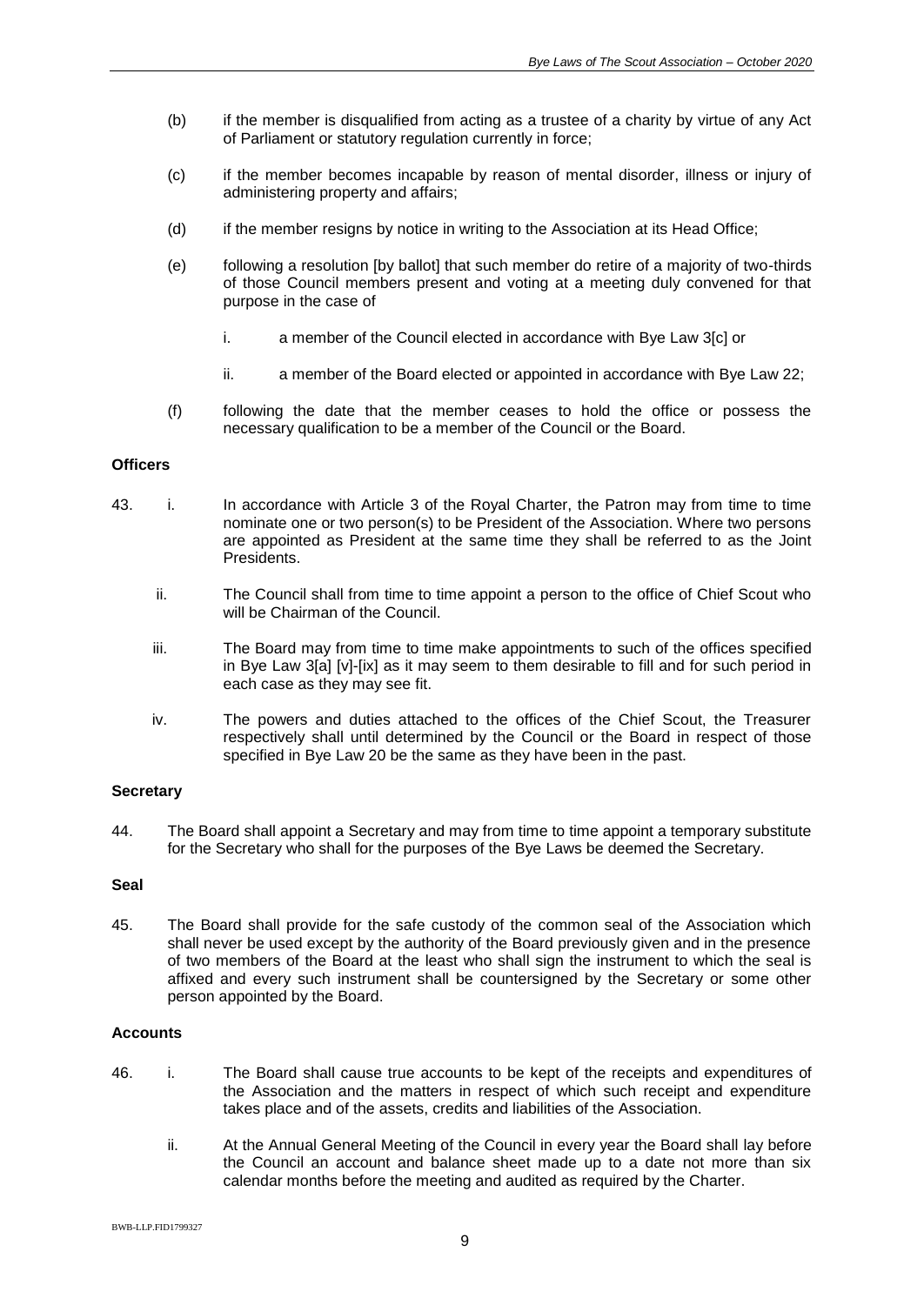iii. The books and accounts of the Association shall be open to inspection by members of the Council subject to any restrictions as to time and manner of inspection which may be determined from time to time by the Council.

### **Audit**

- 47. The Auditors shall be appointed and their remuneration shall be fixed by the Board subject to the provisions of the Charter. Provided that no person shall be appointed as Auditor unless the person is eligible in accordance with any Act of Parliament or Statutory Regulation in force.
- 48. It shall be the duty of every officer and servant of the Association to give to the Auditors such information and explanation as they may require.

### **Communications by the Association**

- 49. Any document or information (including any notice, report or accounts) sent or supplied by the Association in accordance with these Bye Laws may be sent or supplied by post, by electronic means (including email or fax), or by making it available on a website.
- 50. Documents or information sent or supplied by the Association shall be deemed to be received by the recipient at the following times:
	- (a) where it is sent by post, it is deemed to have been received 48 hours (including Saturdays, Sundays and public holidays) after it was posted;
	- (b) where it is sent or supplied by electronic means, it is deemed to have been received on the same day that it was sent; and
	- (c) where it is sent or supplied by making it available on a website, it is deemed to have been received:
		- i. when the material was first made available on the website; or
		- ii. if later, when the recipient received (or is deemed to have received) notice of the fact that the material was available on the website.
- 51. Where any document or information has been sent or supplied by the Association by electronic means and the Association receives notice that the message is undeliverable, the Association may in its discretion choose to send a hard copy of the document or information to the recipient's postal address, but it is under no obligation to do so.

#### **Indemnity**

- 52. The Association shall indemnify the following persons only and in respect only of such acts or things done by them hereunder specified:
	- (a) All members of the Board in respect or any act or thing done by them in the discharge of their duties as such members.
	- (b) All members of staff [whether paid or unpaid] directly employed by the Board in or about the business of the Headquarters of the Association in respect of any act or thing done by them in the discharge of their duties as members of staff.
	- (c) All volunteers in respect of any act or thing done by them in discharge of any duty performed on behalf of and expressly authorised by specific instructions from the Board against all costs, expenses or loss for which they may become liable by reason of any such act or thing done as aforesaid.